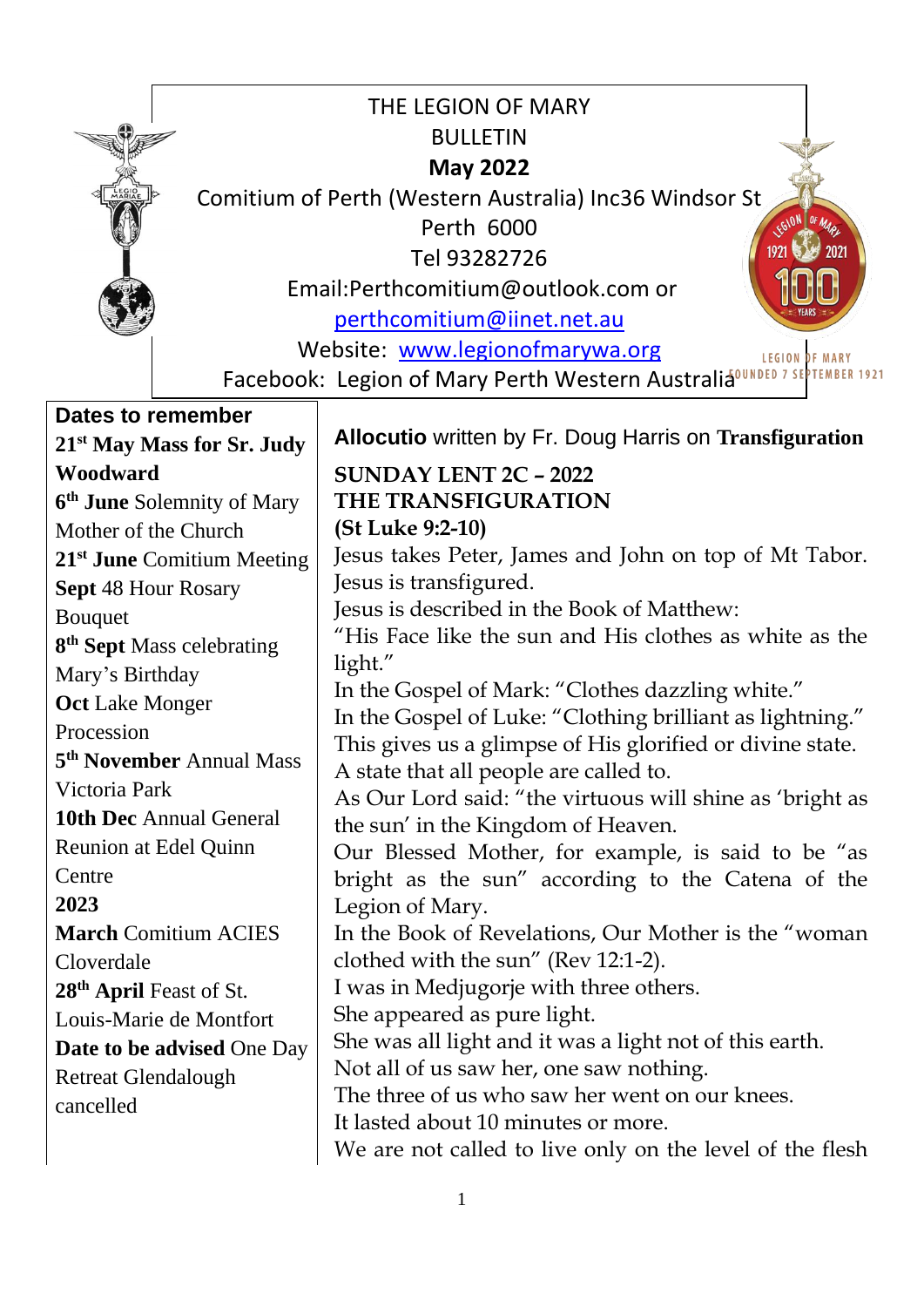or world but on the level of the Holy Spirit. Like Our Mother, in Luke's Gospel, she is "full of Grace", or full of the "Holy Spirit."

We must realise how high we are called.

We are called to be transfigured.

(Cor 15:43: "We are sown in dishonour but raised in glory.")

God calls us to be like Himself. Possessed by Jesus.

Sharers in His Divine Life.

Our Lord began a new era.

We are no longer limited by our flesh and the world.

We are in the time of the Holy Spirit who is unlimited and who transfigures us.

At the Transfiguration Moses and Elijah appear.

They worship Jesus.

This affirms that Jesus is the fulfillment of the Old Covenant Law (represented by Moses) and the Prophets (represented by Elijah).

In other words, through Jesus the Messiah, all the Old Covenant Law and the Prophets are fulfilled.

With the coming of the Messiah, we began a new era.

A new transfigured glory.

Moses and Elijah were speaking to Jesus.

"They were speaking of His passing which He was to accomplish in Jerusalem".

Jesus wants us to realise that His Passion will not be the end but will lead to His glorification or transfiguration or resurrection.

Likewise, as Jesus was not spared the Cross, we will not be spared the Cross.

But today's Gospel reminds us that the Cross is not our greatest negative, but our greatest positive.

We can never be transfigured without the Cross.

The Cross is not the end (if we accept the cross out of love).

If we carry the Cross as Jesus taught us by the way He lived,

then will be transfigured and that transfiguration will last for all eternity.

Sometimes the Cross is very heavy.

For example, on the feast of the Transfiguration, 6<sup>th</sup> August,

in the Year 1945 the Atomic Bomb was dropped on Hiroshima

killing about 80,000 people vaporising everyone and everything within a radius of about 2 kilometres.

No matter how large the cross is, God is present and in charge. In the midst of this evil,

stood a presbytery of Jesuit Priests who had just finished offering Mass.

The Presbytery remained standing and all 8 Priests were free of radiation.

The evil one maybe strong, but he is nothing compared to the power of God.

Today we have another cross called corona virus.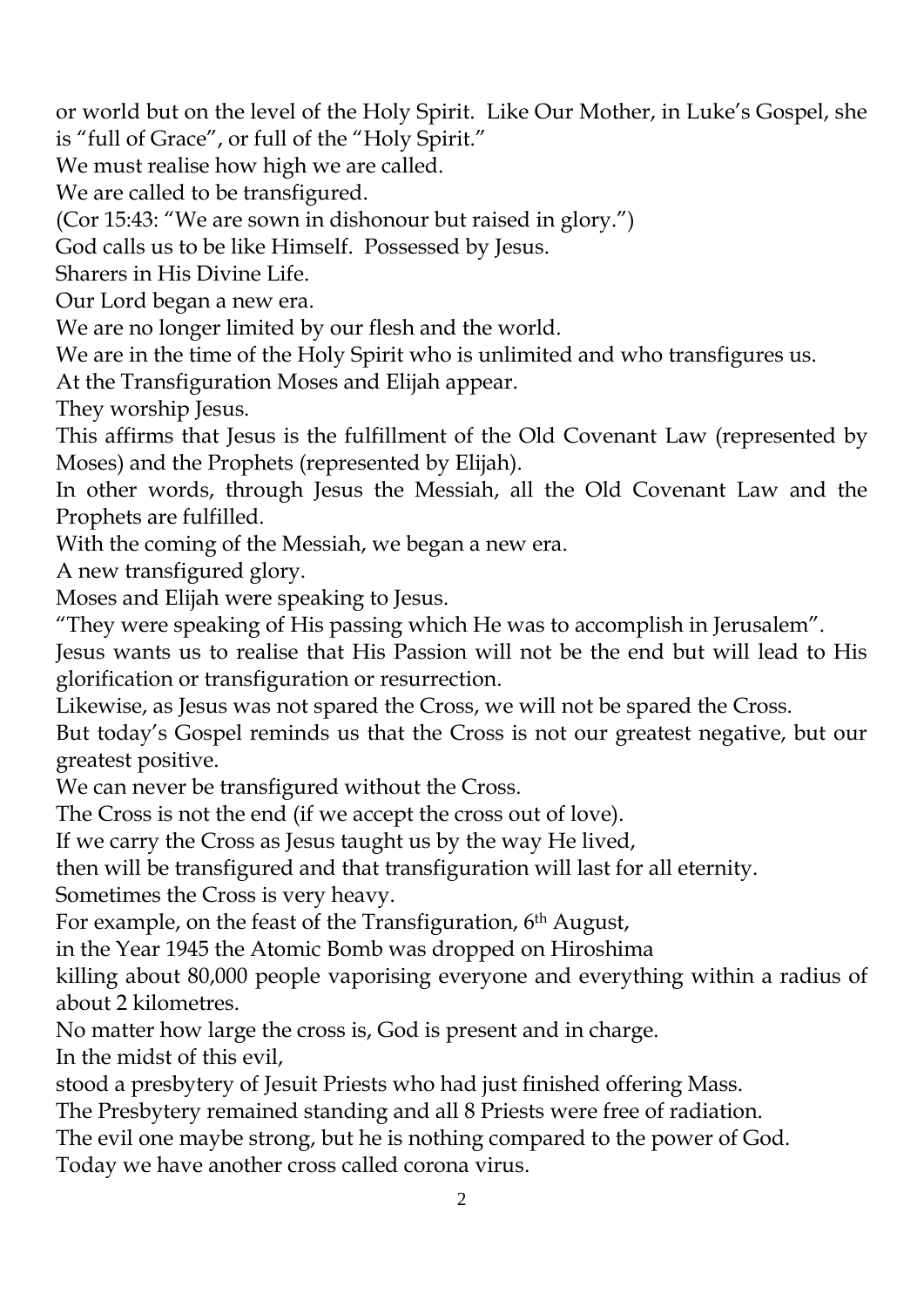Although this cross is large, God is present and in charge.

The evil one is nothing compared to God.

Therefore, we should not be afraid.

In today's Gospel Our Lord said:

"Be not afraid."

Even if we catch the corona virus, we should not be afraid.

If Our Lord allows us to catch the virus that is Our Lord's department.

We can completely trust Him because He loves us infinitely.

Our mission is to be all that God calls us to be, that is to be transfigured, full of the Holy Spirit.

St John Paul II wrote:

"On Mt Tabor it was Jesus who was transfigured.

When we come into the presence of Jesus in the Blessed Sacrament, it is we who are spiritually transfigured."

After Moses, who was at the Transfiguration, spent 40 days on Mt Sinai, his face shone with the glory of God.

His face was so bright that people could not look at him.

He had to wear a cloth over his face.

When we spend time in the presence of Jesus we shine with the glory of God.

Moses' glory could be seen.

It was external.

The glory that a person receives from Jesus in the Blessed Sacrament cannot always be seen because it is internal, and it is divine.

It is God Himself who makes His home in us.

Anastasius of Sinai wrote that when we are in Our Lord's presence:

"our soul is made new.

We are transfigured with Jesus.

Moulded to His image,

ever being filled with His divinity

being transformed from glory to glory."

Therefore, every moment in the presence of Jesus in the Blessed Sacrament we grow from one degree of glory to another.

Every moment we are in the presence of Jesus in the Blessed Sacrament we are constantly being filled with God Himself being transformed from human level to the divine level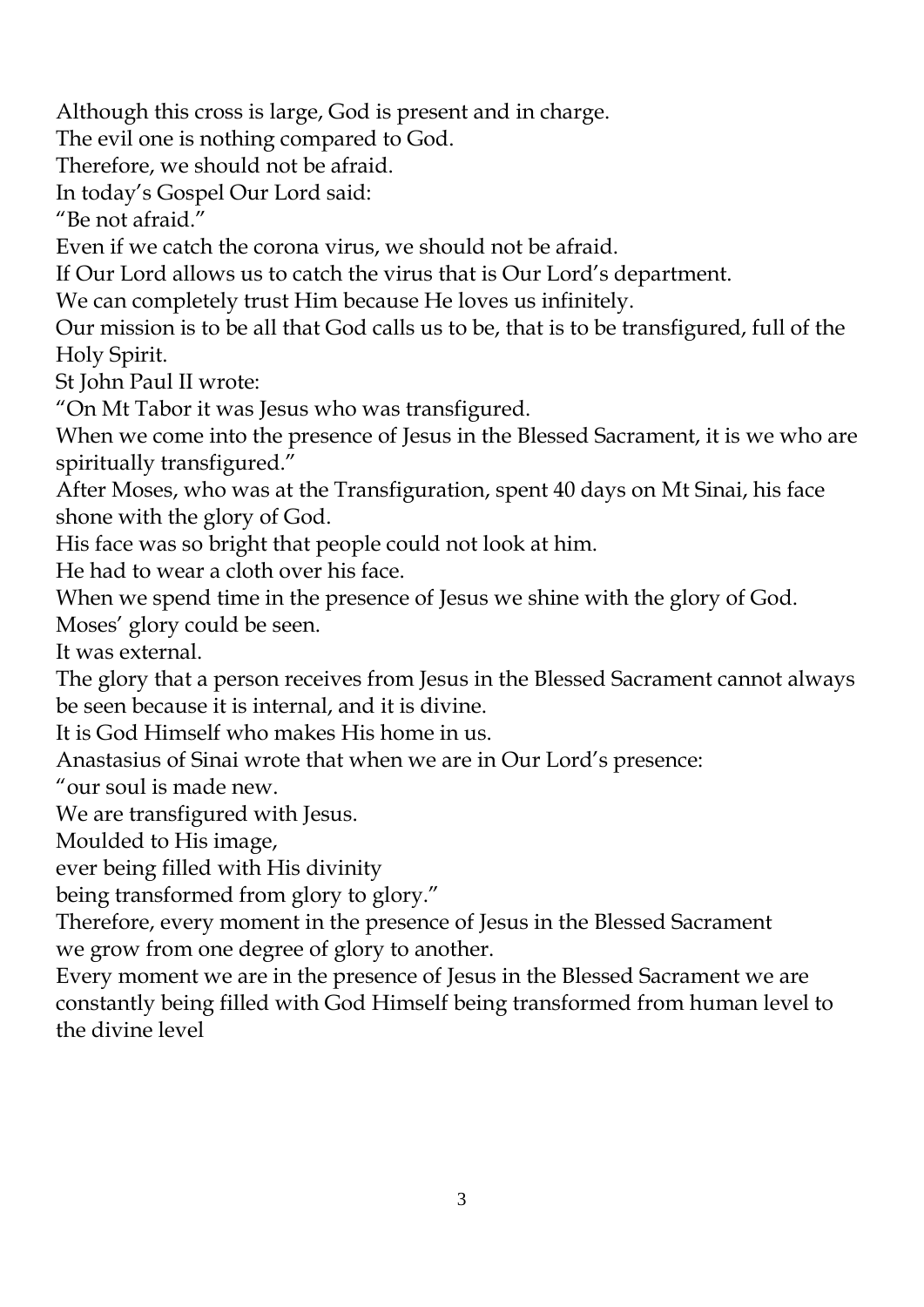#### **Email: [Perthcomitium@outlook.com](mailto:Perthcomitium@outlook.com) or [perthcomitium@iinet.net.au](mailto:perthcomitium@iinet.net.au) Web address: [www.legionofmarywa.org](http://www.legionofmarywa.org/) facebook acc. Legion of Mary Perth Western Australia**

| Spiritual      | Fr Doug Harris       |             | glendalough@perthcatholic.org. |
|----------------|----------------------|-------------|--------------------------------|
| Director       |                      |             | $au$                           |
| President      | Cynthia Gauci        | 0430 776648 | Perthcomitium@outlook.com      |
| Vice President |                      |             |                                |
| Secretary      | Christyne            | 0410 269518 | Comitiumwa.secretary@gmail.c   |
|                | Williams             |             | om                             |
| Treasurer      | <b>Katie Bennett</b> | 0488 547817 | tigerlilydeepdelver@yahoo.com. |
|                |                      |             | au                             |
| Assistant      | Bianca-Maria         | 0415 405368 | mariacasalengo7@gmail.com      |
| Secretary      | Casalengo            |             |                                |
|                |                      |             |                                |
| Assistant      |                      |             |                                |
| Treasurer      |                      |             |                                |

## **REPORTS DUE TO COMITIUM MAY TO AUGUST**

MAY ALBANY: OUR LADY OF GRACE

JUNE VICTORIA PARK: OUR LADY QUEEN OF PATRIARCHS JULY BROOME NDC: MARY ASSUMED INTO HEAVEN

## MESSAGE FROM THE PRESIDENT

Dear Legionaries,

May the Risen Jesus bless and protect you. I do hope that you were able to participate in the Season ceremonies of your parish. In my Parish, we had some wonderful services with our Youth once again performing the Stations of the Cross. We have a young man who makes an excellent Jesus. All our Masses being very full, even though we had to count the numbers and make people sit outside. Father Jean-Noel gave some very Spiritual enlightening Homilies.

It is with saddest that the legion of Mary has lost another long-term member Sr. Jenny Phillips of the Our Lady of Lourdes Praesidium my the perpetual light shine on her and may she rest in peace.

On Saturday 21<sup>st</sup> May I invite all legionaries Present and past to join us at ST. BERNADETTE'S CHURCH 49 JUGAN ST MOUNT HAWTHORN, to celebrate the Rosary and Holy Mass for our sister Judy Woodward, the Rosary will be at 11.30 am. We will follow Mass with fellowship.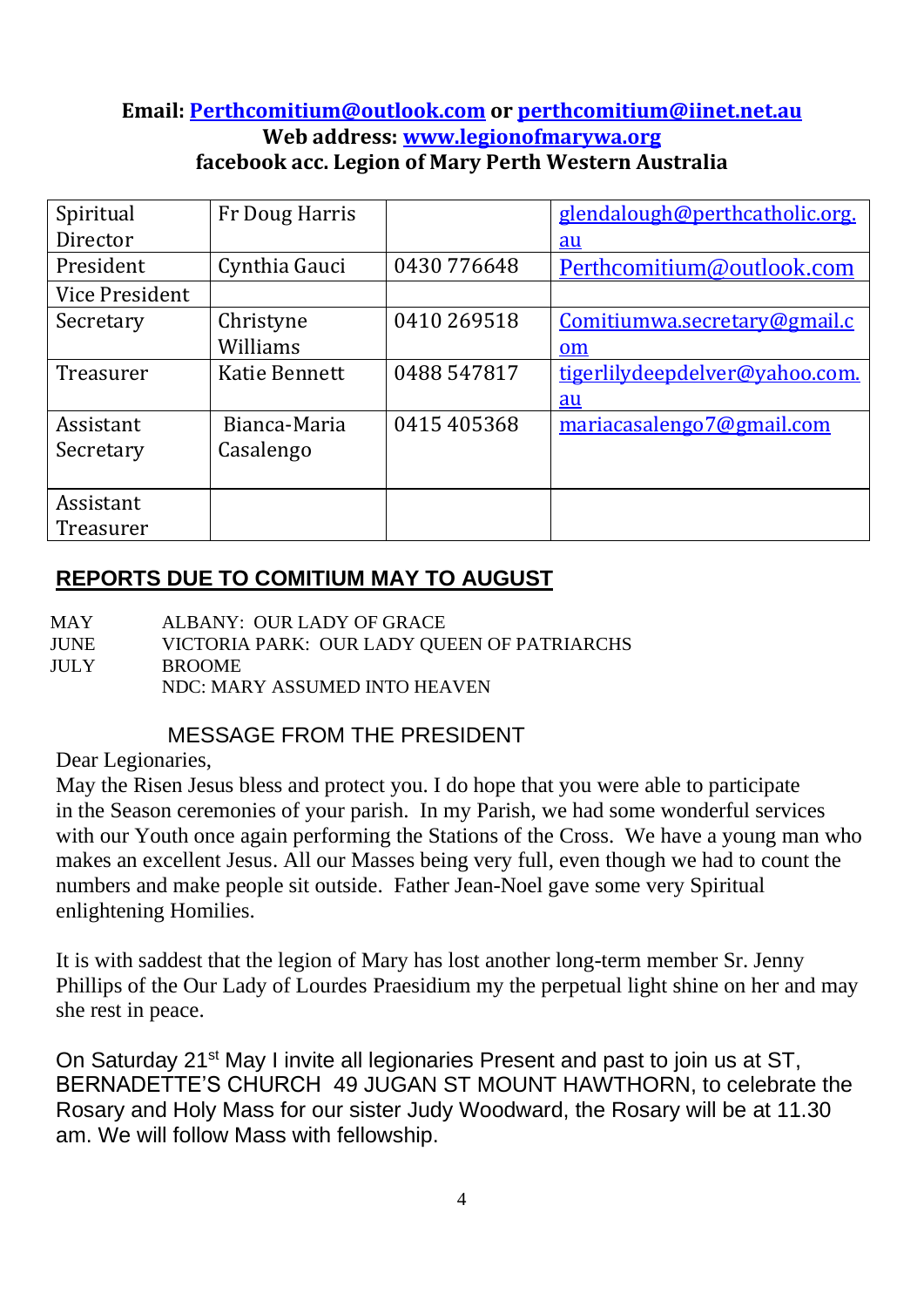Monday 6<sup>th</sup> June, the first Monday following Pentecost, Pope Francis has announced that the Solemnity of Mary Mother of the Church will be celebrated. This is a fairly new Solemnity and an optional one to Our Blessed Mother. I am encouraging Legionaries to try and attend a Mass on that day.

The 48 Hour Rosary Bouquet will be held in September and I encourage all legionaries to advertise this coming event in their Parishes and among their friends.

We are planning to hold our Lake Monger Procession in Oct 2022 and will let you know the date as soon as we can arrange it.

In April we saw the lifting of the Covid rules by the Government of WA, and have adjusted our Covid policy to take these rules into account. We however follow the suggestions of our Vicar General and suggest that you wear a mask when in public and if possible, practice social distancing to protect yourself and the people who you visit.

**All** visitation will remain by invitation or as prearranged only.

## **Legions Bulletin**

I do hope that everyone is given the opportunity of reading the Bulletin. City praesidia are requested to pick their bulletins up from the table at the monthly Comitium meeting. Country praesidia have their bulletins posted to them.

The bulletin is always available from the website [www.legionofmarywa.org.au.](http://www.legionofmarywa.org.au/)

God bless and Mary protect you and all your work. **Cynthia** 

#### **REPORTS FOR March 2022**

**Ark of the Covenant Canning Vale read by Sr. Cynthia Gauci and O**ur Lady of Missions Willetton – Read by Sr Christyne Williams, Manning – held over to May.

# REPORT OF PRAESIDIUM TO COMITIUM TO JESUS THROUGH MARY

Report number 18 March 2022

NAME OF PRAESIDIUM; ARK OF THE COVENANT LOCATION; CANNING VALE *MEETING PLACE AND TIME; St Emilie's church, 151 Amherst Road Canning Vale*

*9.00 Mass followed by 9.45 am meeting On a Wednesday*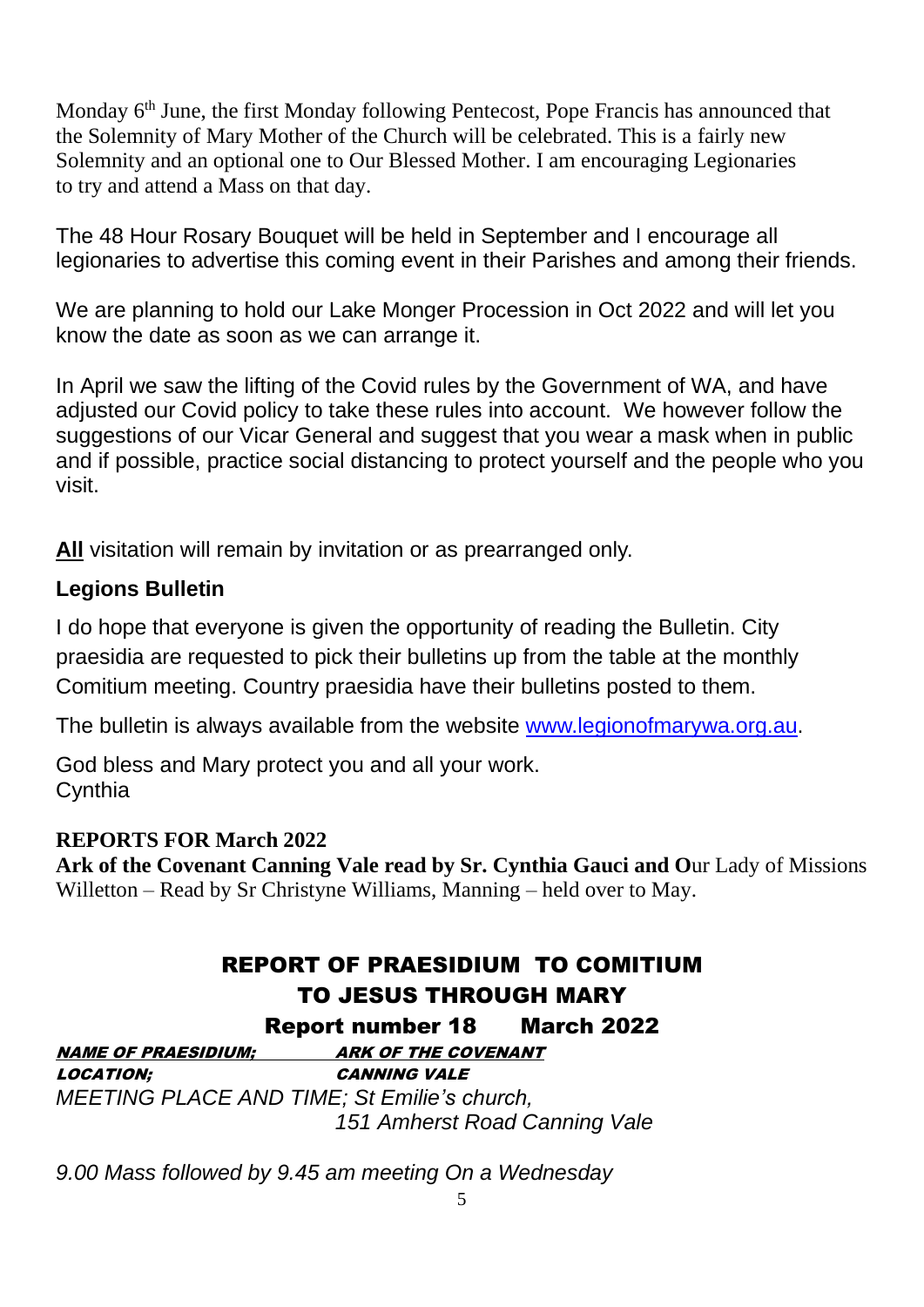*Except on the first week of the month during the school term when it is 8 am Mass and 9 am meeting.*

*Spiritual Director; vacant*

*Active Membership 3* 

*Auxiliary Membership 32*

## *Report period 19th July 2021 to 1st March 2022*

*Works were undertaken during the past year (legion work only).* 

*1). We have been taking communion for the Sick and housebound.*

*2).one member is a catechist in the after school Religious program.* 

*3). Members attend funeral services for parishioners*

*4) members visit the housebound in the Canning Vale area.*

*5) Auxiliary members are contacted regularly.*

*6) emailing of Parish newsletters*

## *Other relevant information/work;*

 *Members are actively involved in the Parish. Being Acolyte, Eucharistic minister, and cleaning church, one member belongs to one of the church choirs.*

 *One member attends all-school Masses as an Acolyte. Active and auxiliary Members attended the AGR, annual mass. ACIES* Cash book has been audited.

### *Plans for the next twelve months.*

 *We plan to try to get new members and auxiliary members during the year.* 

## **Annual Report of Praesidium**

All To Jesus through Mary

Name of Praesidium: Our Lady of the Missions

Location {Suburb): Willetton

|                              | LUCQUUII SOUDUIDJ.             | <u>VVIIIGIIUI I</u>                        |
|------------------------------|--------------------------------|--------------------------------------------|
| <b>Meeting Place:</b>        | St John and Paul Parish Centre |                                            |
| Time:                        | 2pm every Friday               |                                            |
| <b>Spiritual Director:</b>   | <b>Father Thai Vu</b>          |                                            |
| Officership Vacant:          | Nil                            |                                            |
| Active membership:           | 12                             |                                            |
| <b>Auxiliary membership:</b> | 27                             |                                            |
| Report from:                 |                                | 11 February 2021 - $10^{th}$ December 2022 |

**Works undertaken:** For the whole year of 2021, Legion work was restricted solely to telephone calls to auxiliary members and occasionally outsiders. One member still mans the St. Vincent de Paul's Piety stall at Sts John and Paul Parish before and after mass on Sundays. One member also carried on Rosary making. Another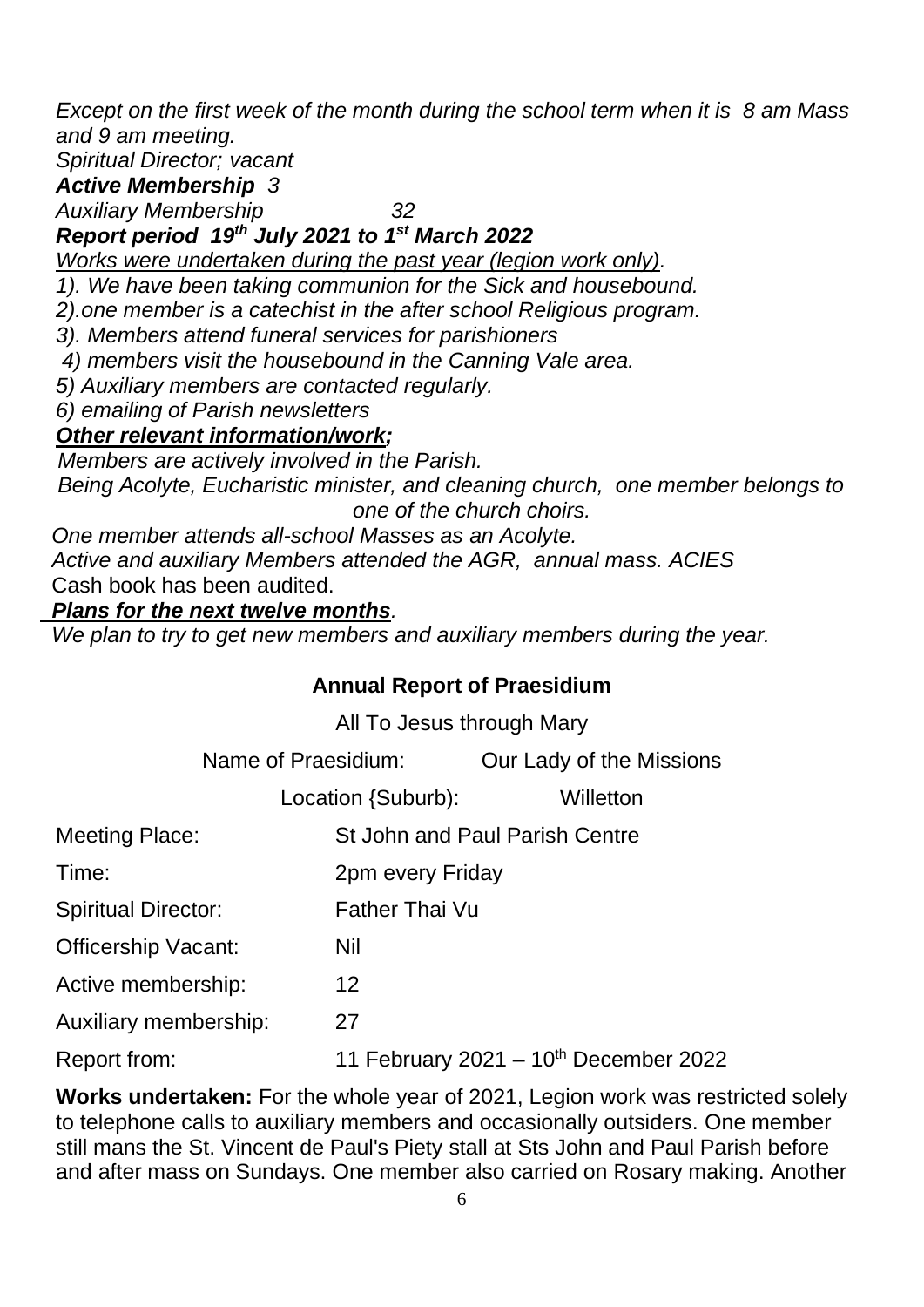teaches catechism every Tuesday during the school term. Members promote the Rosary devotion in homes

## **Non-Legion Work**

Two members are rostered weekly to be at attendance during the Exposition of the Blessed Sacrament at St Jude's Parish. One member is rostered to clean the internal church premises. One member tends the rose garden around our lady's statue. Office bearers of "Our Lady of Missions" continue to attend the monthly Comitium meetings held at the Venerable Edel Quinn Centre at Windsor Street, East Perth. One member administers Holy Communion to church members as requested. 2 members attended the ACIES held at St Pius, Manning on Saturday 20th March 2021. Members have attended the major functions held by the Comitium i.e "The 23rd Annual Rosary Torchlight Procession for Our Lady" at Lake Monger on Friday, the 15th October 2021 at 7pm. Members have also attended the 48-hour Rosary Bouquet to honour Our Lady's Birthday Procession held on 27 October 2021 at St John and Paul Church in Willetton. 3 members attended the Annual mass for the Legion of Mary at St Columbus Church in Bayswater on Saturday 6th November 2021.Members have attended the Annual General Reunion filled with Christmas Joy on Saturday 11th December 2021.

## **New Members**:

2 new member have joined our Praesidium in 2021.

## **Plans for the coming year:**

- 1. Depending on the COVID situation, meetings and organising functions will be conducted in accordance with regulations. So will visits to parishioners homes, nursing homes and retirement villages
- 2. Promoting the Rosary devotion in homes and as part of the prayers for the repose of souls at wakes when requested.
- 3. Annual Mass for the Deceased Legionaries to be held at Sts John and Paul Parish
- 4. Promoting the Enthronement of The Sacred Heart in members' homes.
- 5. Making rosaries.
- 6. Being involved in Extension and recruitment

## **SPECIAL PRAYERS**

*Prayers for the Sick*:: Lorriane Allen, East Vic Pk Praesidium. Matthew, Judy Woodward, Kay Kennally, Shiela McDermott.